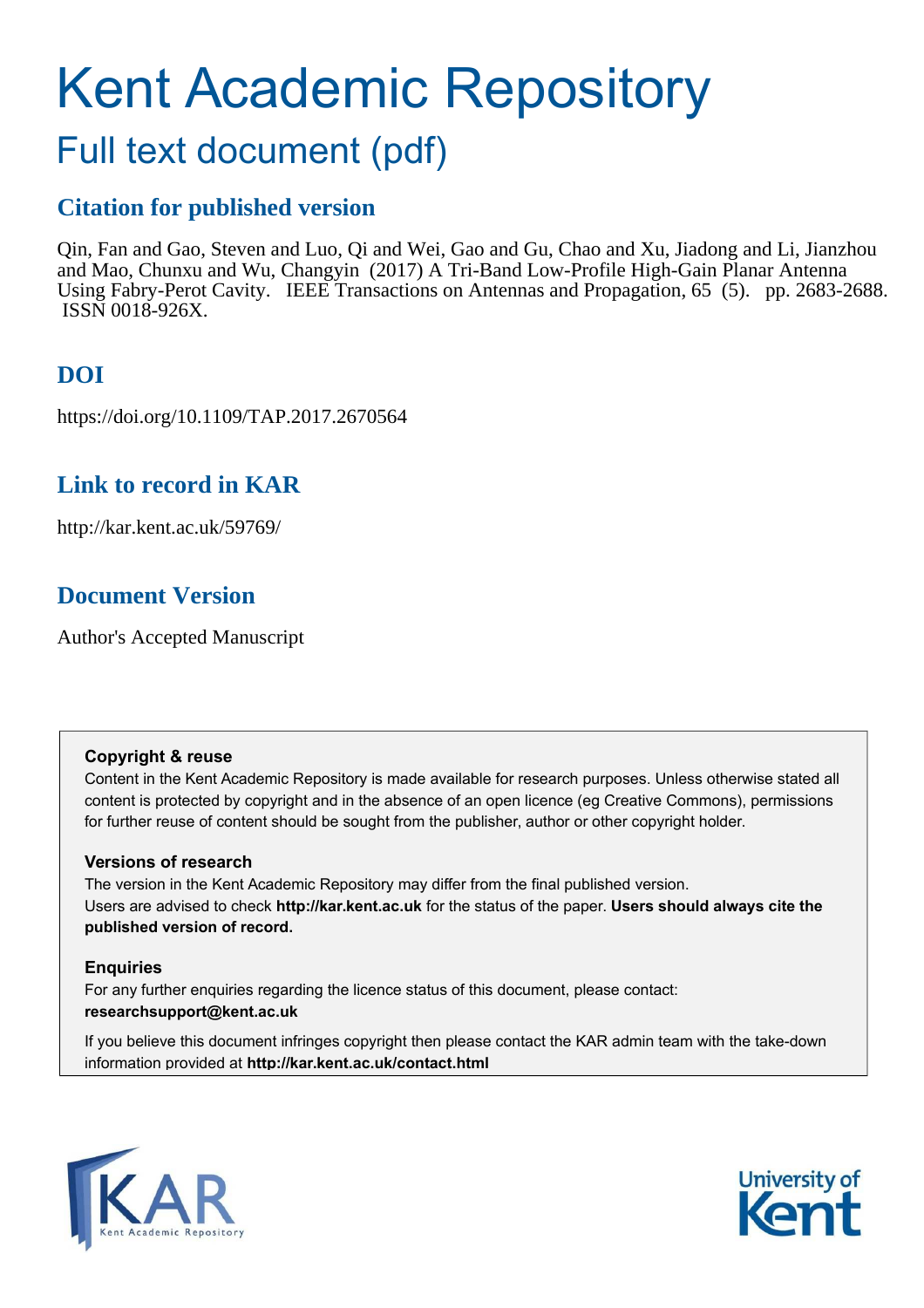# A Tri-Band Low-Profile High-Gain Planar Antenna using Fabry-Perot Cavity

Fan Qin, Steven Gao, Qi Luo, Gao Wei, Chao Gu, Jiadong Xu, Jianzhou Li, Chunxu Mao, Changyin

Wu

**Abstract— A tri-band high-gain antenna with a planar structure and low profile is proposed. The principle of operation is explained. It is based on Fary-Perot cavity antenna (FPCA) with two frequency selective surface (FSS) layers. Two different resonant frequencies are generated by the two resonant cavities formed by the ground plane and each of the two FSS layers, respectively. A third resonant frequency is produced by combining the two FSS layers together. Advantages of this tri-band antenna includes low profile, high gain, easy fabrication and low cost. Low profile is achieved by designing the combined FSS layers as an artificial magnetic conductor (AMC) with a reflection coefficient having 0<sup>o</sup> phase shift and high magnitude. In addition, a large frequency ratio, which is often a problem for multiband array antennas, can be achieved here. To verify this concept, a C/X/Ku band FPCA is designed and one prototype is fabricated and tested. Experimental results agree well with the simulated results. High gain performance with good impedance matching in three bands is obtained, which reaches a peak gain of 14.2 dBi at 5.2 GHz, 18.9 dBi at 9.6 GHz and 19.8 dBi at 14.7 GHz, respectively. The overall height of antenna is only 20.2 mm, which is about 1/3 wavelength at its lowest operating frequency, which means a reduction of 30% compared to the height of traditional FPCA antenna.** 

**Index Terms—Antenna, low-profile, tri-band, high gain, Fabry-Perot, partially reflective surface, array** 

#### I. INTRODUCTION

HE antennas and arrays which have high gain and can THE antennas and arrays which have high gain and can operate over multiple frequency bands are of significant interest to wireless industries, due to the large numbers of antennas required to satisfy the requirements of various wireless systems at different frequency bands such as synthetic-aperture radars, satellite communications, Global Navigation Satellite Systems (GNSS), terrestrial mobile communications and deep-space links [1-3]. Several technologies have been used to realize multiband antennas including multi-patch microstrip structure [4], stacked microstrip antenna [5] and multiband slot antenna [6], etc. In addition, to overcome the radio propagation path losses over a long distance, especially in higher frequencies, high gain is also a crucial requirement. Classical antennas such as large reflectors [7], waveguide horns [8], dielectrics lenses [9] and large-scale antenna arrays [10] offer attractive solutions to achieving high gain performance. However, these techniques are limited in some applications due to their design complexity, bulky size, high cost and/or significant power losses in the feed network. Some dual-band high-gain arrays are also reported [1] but they have rather complicated structures. Therefore, it is necessary to investigate novel solutions to multi-band high-gain antennas with planar structures, low profile, simple feed mechanisms and low cost.

FPCA has been widely investigated in recent years due to its high gain, fabrication simplicity, simple feed system and lowcost compared with traditional high-gain antennas [11-13]. A FPCA antenna typically consists of a primary feed antenna located in a resonant cavity formed between a perfect reflector and a partially reflective surface (PRS) , which is usually constructed by a dielectric superstrate or a periodic surface, such as 1-D dielectric slabs, 2-D dielectric grids and rods, 2-D printed frequency selective surfaces (FSSs). The operation of this antenna has been successfully analyzed by a ray optics theory [14]. A significant enhancement of antenna's directivity can be achieved by means of the multiple reflections between the ground plane and the PRS.



Fig. 1 Resonant cavity formed by a PRS operating in triple-bands: (a)  $f_1$ ; (b)  $f_2$ ;  $(c)$   $f_3$ 

To meet the requirements in different applications, various FPCAs have been implemented so far, including wideband FPCA [15], low-profile FPCA [16] and dual-band FPCA [17]. The cavity height of a conventional FPCA antenna is approximately one half wavelength or more, which is too large for some applications where a low profile is essential. To reduce the height of cavity, an artificial magnetic conductor (AMC) was employed as the ground plane, causing a  $\lambda/4$  cavity height [18]. Further reduction of the cavity height was proposed in [19], where a  $\lambda/60$  profile was achieved. More recently, a PRS with both properties of high reflection and AMC was employed in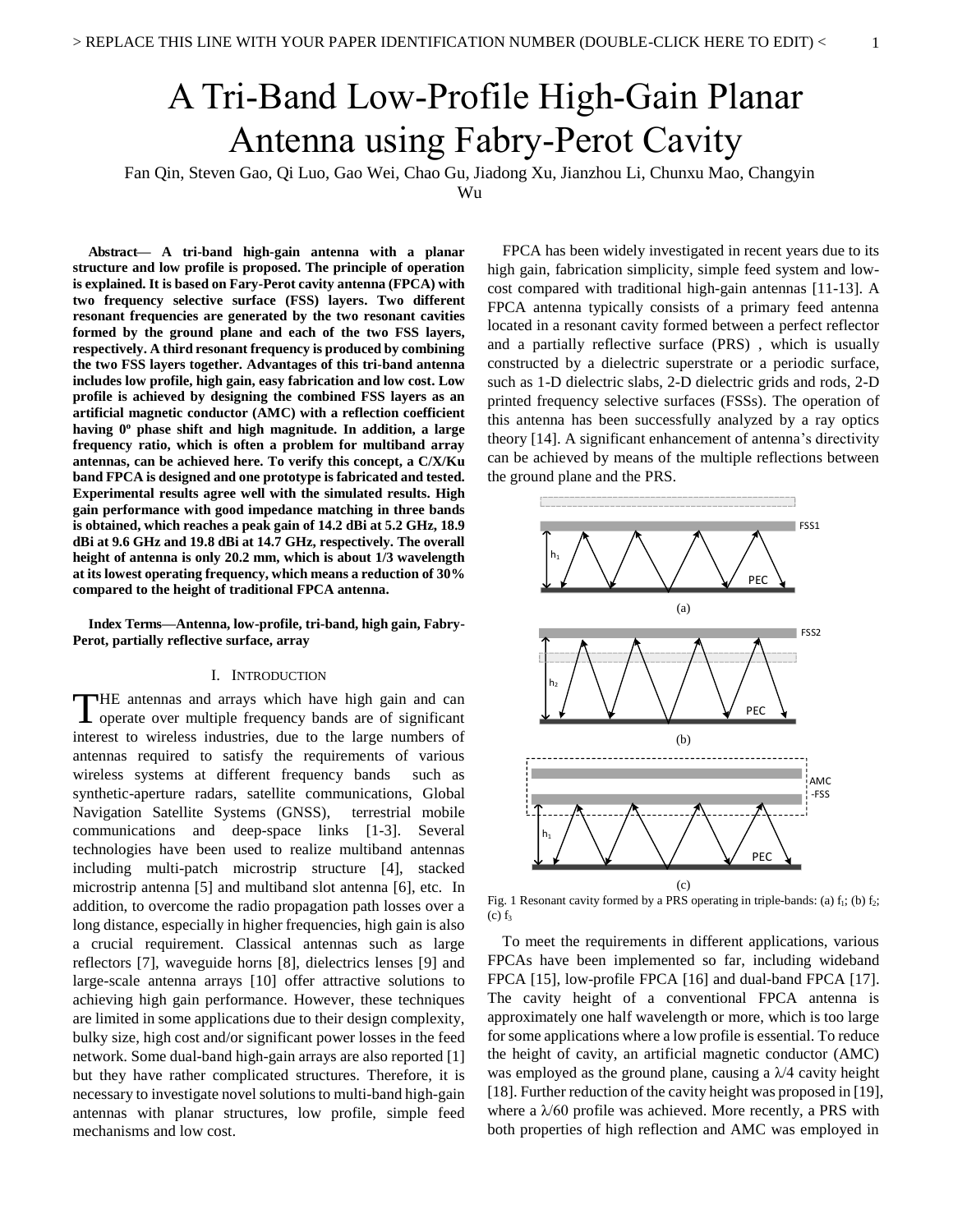[20], where the low-profile was achieved without additional AMC as the ground plane.

Dual-band FPCAs also attract many interests. A method employing a high impedance surface (HIS) as the ground plane was reported in [21], where two resonant frequencies were generated to achieve dual-band performance. A dual-band FPCA based on inverted reflection phase gradient of the PRS was achieved in [22]. Similar design was reported in [23]. Two identical dielectric slabs were applied to generate the inverted reflection phase gradient of PRS for obtaining the resonances in two different frequencies in this design. In [24], a dualfrequency FPCA was discussed by utilizing the first and second order resonances of the resonant cavity. One limitation of these dual-band FPCAs mentioned above is that it is difficult to design two frequencies independently since the two operating frequencies are affected by each other. This can be overcome by utilizing a double-layer PRS forming two separated resonant cavities [25]. More flexible frequency ratio can be realized using this method. A tri-band FPCA operating at 10.8 GHz, 11.3 GHz and 12.2 GHz was proposed in [26], where a single dielectric layer coated with two same periodic slot arrays on its two sides was employed in this design. To the best of our knowledge, this is the only one public report about tri-band FPCA so far. However, only simulation results of this tri-band FPCA was given in [26] without any validation of results by fabrication and measurement results.



Fig. 2 The structures of the two FSS structures: (a) structure 1; (b) structure 2

This paper presents our research work on tri-band high-gain FPCA antenna with low profile, planar structure, easy fabrication and low cost. The PRS is formed using two FSS layers with double-ring array and ring-slot array printed on one side of the two dielectric layers. Remarkable enhancement of antenna's directivity is obtained in three bands. The working principle is described. The middle and up frequencies are realized based on the two separated FP resonant cavities formed by the lower and upper FSS layers, respectively. For the low frequency, it is achieved by the two FSS layers together in the same resonant cavity. This combined FSS-layers has the property of AMC and it can produce  $0^{\circ}$  reflection phase in low frequency band, resulting in a low cavity profile. Approximately 30% reduction in cavity height is achieved compared with other conventional FPCAs. Another advantage of this antenna is that it can achieve triple-band performance with a large frequency ratio, which is often difficult to be obtained by dual-band or multi-band array antennas.

The paper is organized into the following sections. The working principle and the design of the two FSSs are described in Section II. In Section III, the performance of the tri-band FPCA is simulated with parametric study. The feed antenna

design is also shown in this section. A prototype is fabricated and the measured results with simulated ones as comparison are reported in Section IV. Finally, concluding remarks are given in Section V.

#### II. DESIGN PRINCIPLE

This section presents the design principle of the tri-band FPCA. Figure 1 shows the side view of the proposed tri-band high-gain antenna. As shown in Fig. 1, there are two FSS layers as the PRS of the proposed antenna. Two resonant cavities with a height of h1 and h2 are formed by the ground plane and the lower or upper FSS layer, respectively.  $h_1 / h_2$ . The principle of the FPCA operating at  $f_1$  and  $f_2$  is based on the classical theory of FPCA as reported in [25]. Assuming the cavity 1 and 2 resonate at  $f_1$  and  $f_2$ , respectively, the FSS 1 is required to have sufficient reflection magnitude at  $f_1$  and be transparent at  $f_2$ , respectively. Likewise, FSS 2 is required to have high reflection magnitude at  $f_2$  and let the electromagnetic wave propagate freely at f<sub>1</sub>. To achieve tri-band operation, a possible way is to combine the two FSS layers together as the PRS to obtain the third resonance based on this dual-band FPCA, as shown in Fig.1 $(c)$ .



Fig. 3 the reflection coefficients of the two FSSs: (a) structure 1; (b) structure 2

 The unit cells of the FSS in our design are shown in Fig. 2. They are printed on one side of 0.8 mm thick dielectric substrate with  $\mathcal{E}_r$ =3.55. Two structures are selected as the candidates of the two FSS layers. Structure 1 consists of two metallic rings, as shown in Fig. 2(a). The length of the outer ring is set as  $L_1$ and the inner one is  $L_2$ , respectively. The width of the outer and inner rings are  $S_1$  and  $S_2$ , respectively. The structure 2 is formed by a ring slot with the length of  $L_3$  and width of  $S_3$ , which is shown in Fig. 2 (b). Both of these two structures have the same periodicity P.

To study the reflection coefficient of each FSS structure, full-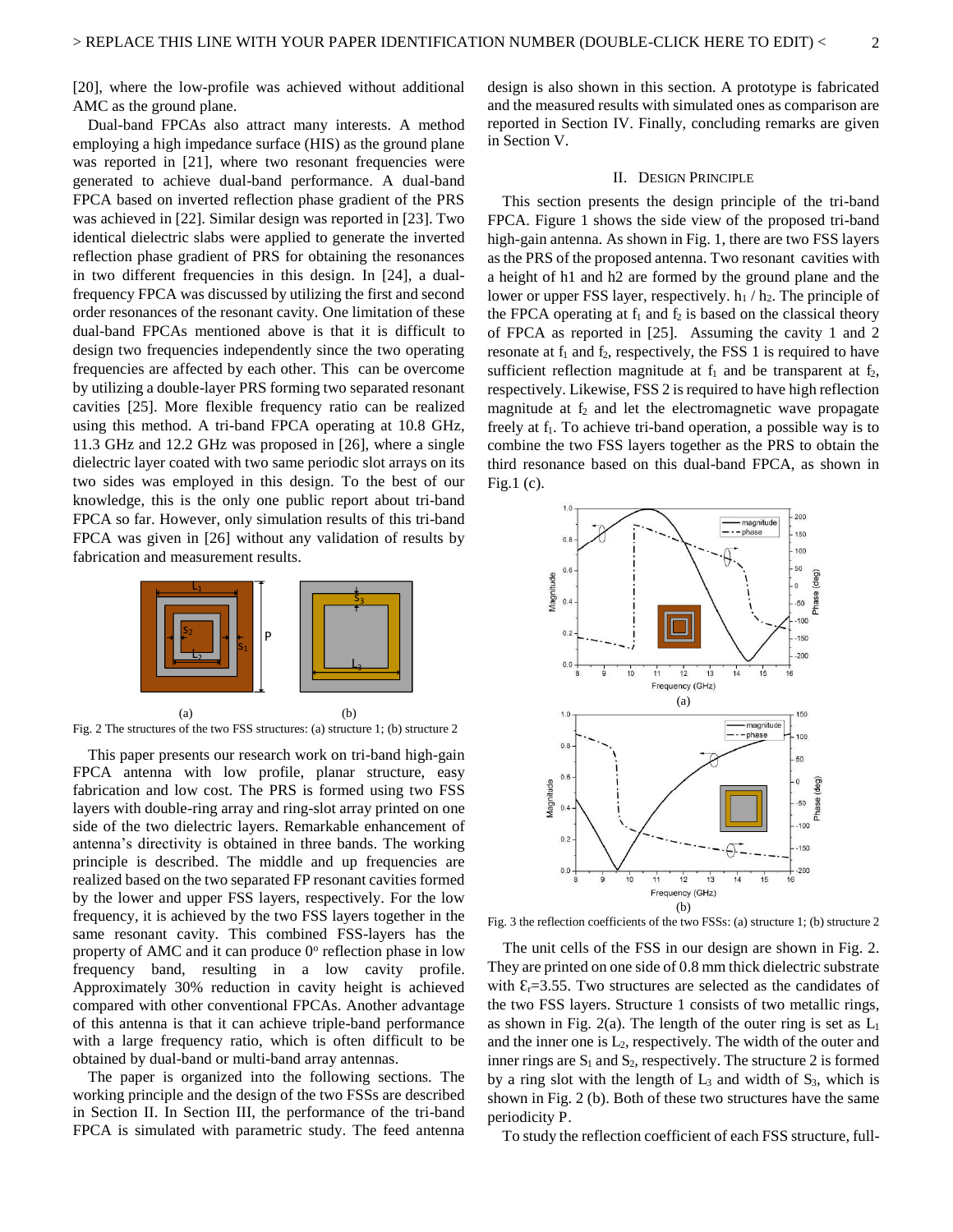wave simulations (CTS Microwave Studio) with the consideration of periodic boundary is employed. The calculated reflection coefficient is shown in Fig. 3 (a) and (b). It can be seen that the electromagnetic wave can pass through the structure 1 freely at 14.5 GHz and it is fully reflected by the one at 10.5 GHz. Meanwhile, a 'zero magnitude' at 9.5 GHz and a sufficient reflection at 14.5 GHz are obtained by the structure 2, respectively. According to the working principle introduced above, dual-band FPCA operating at 9.5 GHz (the cavity formed by structure 1 and ground plane) and 14.6 GHz (the cavity formed by structure 2 and ground plane) can be achieved using these two FSS structures.

 The reflection phases of structure 1 and 2 at 9.6 GHz and14.5 are  $-170^\circ$  and  $-161^\circ$ , which is equivalent to  $190^\circ$  and  $199^\circ$ , respectively. The heights of the FP cavities formed by structure 1 and 2 can be estimated by the following equation

$$
h = \frac{\lambda}{4\pi} \left( \varphi_{prs} + \pi \right) + \frac{\lambda}{2} \times N, N = 0, 1, 2 \dots (1)
$$

where h is the cavity height,  $\lambda$  is the wavelength of the operating frequency,  $\varphi_{prs}$  is the reflection phase of the PRS and  $\pi$  is the reflection phase of the ground plane.



Fig. 4 two options of the dual-band performance: (a) option 1; (b) option 2



Fig. 5 Reflection coefficients of the combined-FSS: (a) option 1; (b) option 2

Fig.4 shows the two possible options for forming the two separated FP cavities: the option 1 is that both of the two cavities work at the first order resonant length (N=0). In this case, the FPCA owns the smallest resonant length. The structure 1 is mounted on the top of the second structure with calculated cavity heights:  $h_1=16$  mm and  $h_2=9.9$  mm. For the option 2, the structure 1 keeps working at the first order resonant and the structure 2 is changed to work at the second order resonant, whose cavity height is varied to  $h_2=20.3$  mm (N=1). In this case, the structure 2 is on the top of the structure 1. It should be noted that both of the two options can operate dual-band FPCA at 9.6 GHz and 14.5 GHz.

As mentioned above, the key to achieve tri-band performance for FPCA in Figure 1 is to find a third resonance (f3) based on the combined two FSS layers. The possibility of the third resonance in these two options are investigated as following. Fig. 5 (a) and (b) present the simulated reflection coefficient of the combined-FSS layer in the case of option 1 and 2, respectively. The ideal phase making the cavity resonate is plotted for finding the third resonance. It can be observed that there is no intersection between the reflection phase of the combined FSS and the ideal phase in option 1, which means the third resonant frequency cannot happen in this case. For the option 2, the reflection phase has the property of AMC, which can produce the zero reflection phase at around 5 GHz. An intersection between the reflection of the combined FSS and ideal phase occurs at 5.1 GHz, which means this combined FSS can satisfy the resonant condition at this frequency. Thus, the third resonance can be found in option 2. Moreover, the reflection magnitude of the combined FSS (over 0.8) is large enough as well, causing a high gain performance at this frequency. The estimated cavity height of  $h_1$  is 16 mm and the whole cavity height is 20.3 mm, which is approximately  $1/3 \lambda$ at 5.1 GHz. Compared with a conventional FPCA whose cavity height is around half wavelength, a great reduction of the cavity height is obtained. Consequently, three resonances occurring in one FPCA with a low-profile is achieved theoretically utilizing the two combined FSS layers in the case of option 2.

#### III. FINITE-SIZE TRIPLE-BAND FPCA

#### A. Performance of the Triple-band

To demonstrate the performance of the triple-band FPCA, the antenna's directivity in three operating bands is investigated separately. In addition, since the height of cavity height effects on the performance of FPCA, the parameters of the cavity height ( $h_1$  and  $h_2$ ) is carefully studied as well. A simple patch antenna placed in the center of the ground plane is modeled to feed the FP cavity. The two FSS layers consisting of  $11\times11$ ,  $7\times7$  and  $5\times5$  units in C, X and Ku bands are employed, respectively.

Fig. 6 shows the FPCA's directivity with different cavity heights in three bands. It is revealed that the high directivities are obtained in C, X and Ku bands by employing the proposed two FSS layers. The C-band resonant frequency is impacted by both of the two cavity heights as shown in Fig.6 (a). Its resonance moves to lower frequency as  $h_1$  decreases with  $h_2$ unchanged as well as  $h_2$  increases with keeping  $h_1$ . This is due to the reason that the reflection phase of the combined FSS, which mainly determines the characteristic of FPCA, is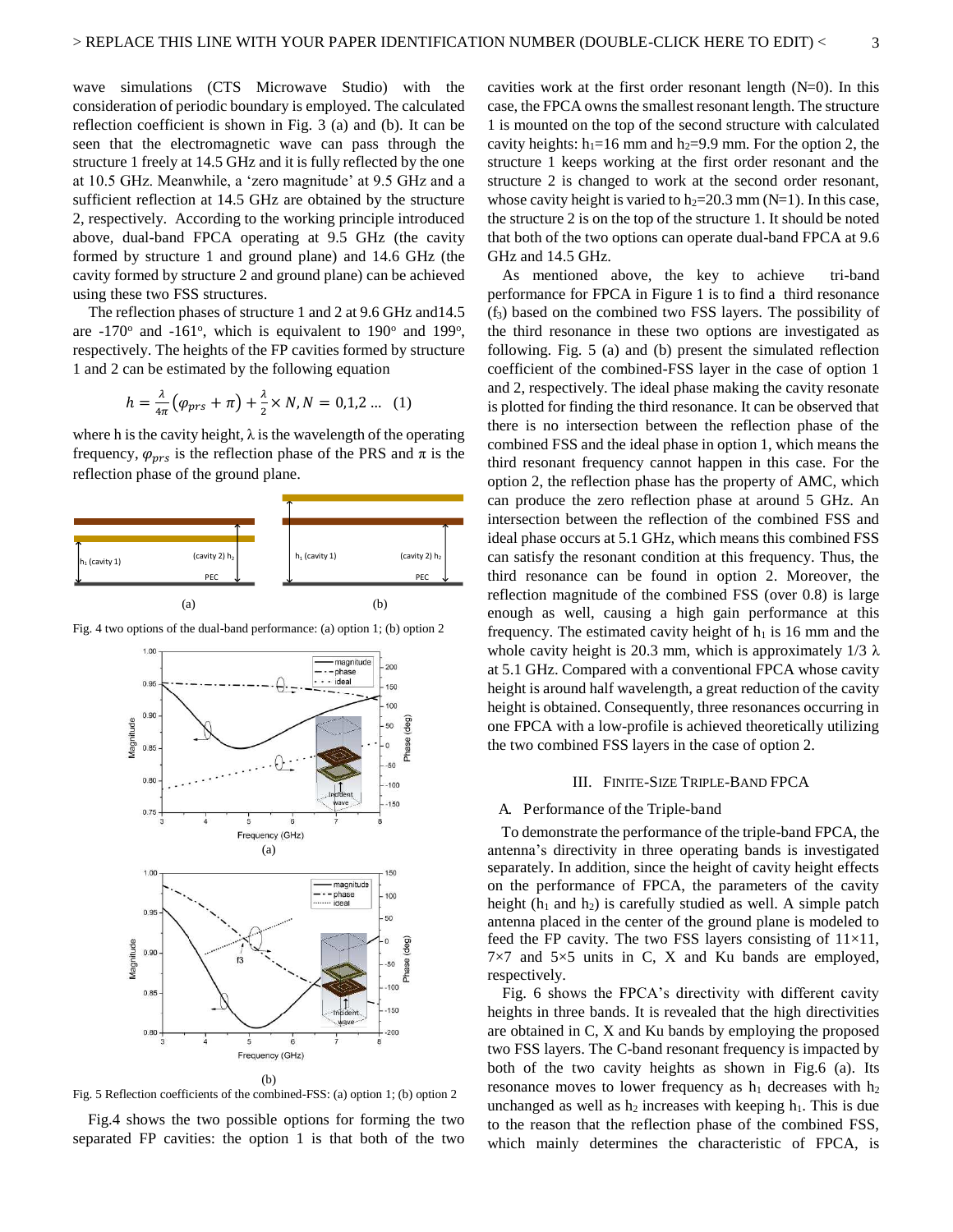impacted by the both two FSS layers. To better explain the reason, Fig. 7 plots the parametric study of the spacing between the two FSS layers. The magnitude of the combined FSS can maintain at a high value. The resonant frequency of this combined-FSS, where the zero reflection phase occurs, moves to lower frequency with the increase of the spacing, causing the reflection phase varies with the variation of  $h_1$  or  $h_2$  and leading to the variation of the operating resonant frequency in C band.

Since the other two resonant frequencies are determined by the cavity 1 and 2, respectively, the performance of the X-band resonance (9.6 GHz) and Ku-band resonance (14.6 GHz) is mainly impacted by  $h_1$  and  $h_2$ , respectively, as shown in Fig. 6 (b) and (c). The resonances (X and Ku bands) move to lower frequency with the increase of the cavity heights, which keeps consistent with our expectation.



Fig. 6 Directivities in C, X and Ku bands with different cavity heights



Fig. 7 Reflection coefficients of the combined-FSS with different spaicing: (a) reflection phase; (b) reflection magnitude

#### B. Effect of Physical Size on *FPCA's Directivity*

The calculated directivity with different numbers of the FSSs' units in three bands is shown in Fig. 8 (a), (b) and (c), respectively. It is predicted that the directivity increase with enhancing the dimension of the combined FSS. It increases from 11.2 dBi to 14.9 dBi when the units grow from 9×9 to  $13\times13$  in C-band. This value is increased by 3.2 dB when the units increase from  $7\times7$  to  $11\times11$  in X-band. While, when keep increasing the units, little enhancement of the directivity occurs in Ku band. This is because the aperture of the combined FSSs is large enough for the Ku-band and the reflected wave from the edges of superstrate has little contribution to antenna's directivity. It should be noted that the 3-dB directivity radiation decrease as the aperture increases since more non-uniform filed distribution occurs on larger aperture, which deteriorate the 3 dB radiation bandwidth. This phenomenon also can be expected in C and X bands if the units keep growing. Thus, for a conventional FPCA, although higher directivity can be obtained using larger aperture, it deteriorates 3-dB radiation bandwidth. On the other hand, small aperture has limited directivity enhancement. The combined FSSs consisting of suitable units is necessary based on the consideration of the whole performance in three bands.



Fig. 8 Directivities in C, X and Ku bands with different units of combined FSS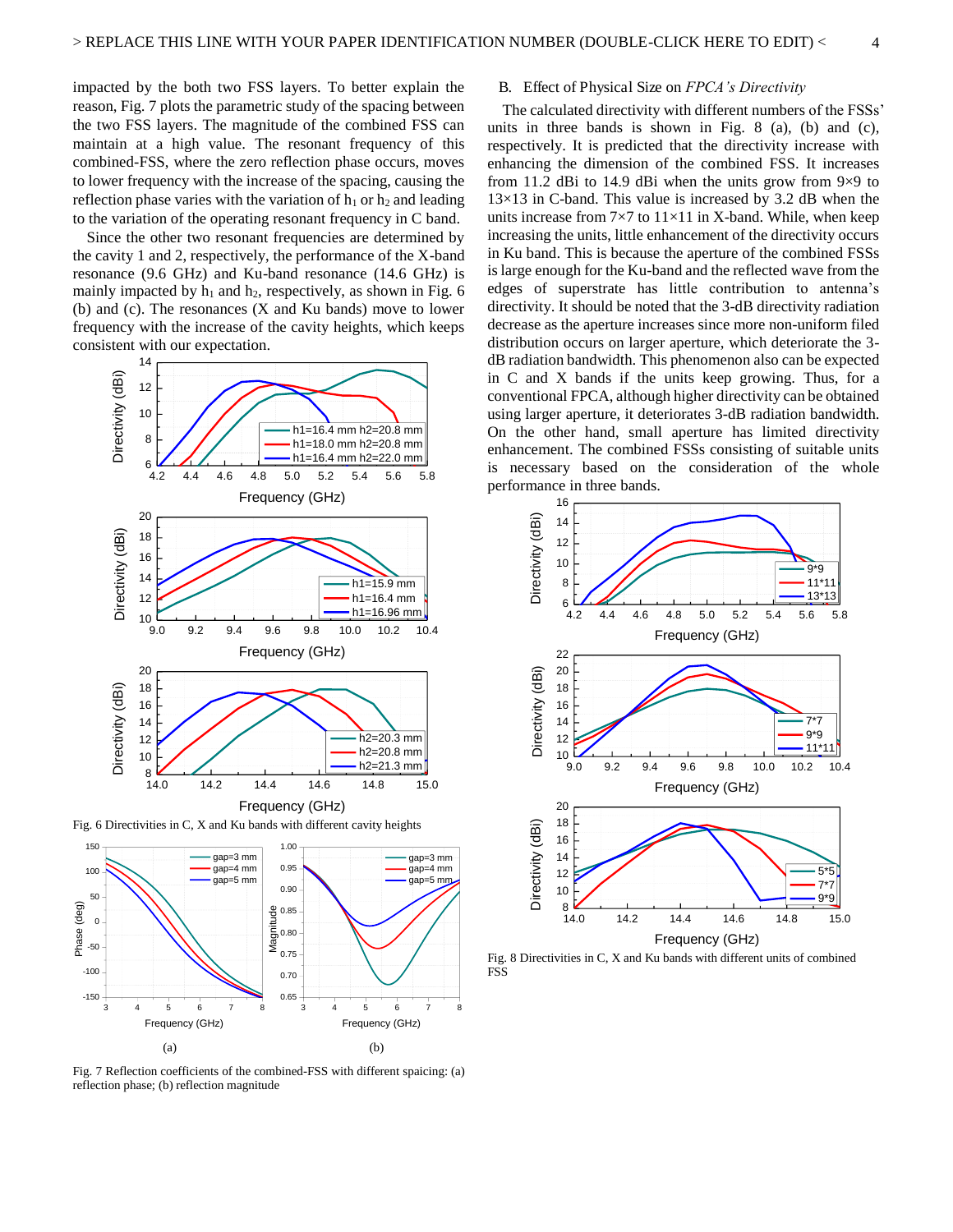

Fig. 9 The configuration of the feed unit and feed arrays

#### C. Feed Antenna

In our design, the estimated frequencies are 5 GHz, 9.6 GHz and 14.6 GHz, respectively. The maximum frequency ratio reaches approximately 3:1. It is a challenging task to achieve three resonances in a FPCA with such a large frequency ratio. For example, the dimension of the aperture reaches approximately 5.8  $\lambda_{ku} \times 5.8$   $\lambda_{ku}$  at 14.6 GHz if the size of the aperture is selected as 2  $\lambda_c \times 2$   $\lambda_c$  at 5.0 GHz. This aperture is large for higher frequency, which may worse the 3-dB radiation performance caused by non-uniform field distribution as study in previous section. However, it is small for lower frequency, leading to limited directivity enhancement. To solve this problem, a sparse array instead of a single feeding antenna in X and Ku bands can be employed since it can obtain more uniform aperture illumination [27]. Moreover, by using sparse arrays, thinning of the array elements can result in a simpler feed structure while still avoiding grating lobes. In addition, for a triple-band antenna with the shared-aperture, the phase centers of these three frequencies are desirable to be same.

Considered the above demands, the feed antenna composed of a C-band patch,  $1\times2$  X-band patch array and  $2\times2$  Ku-band patch array is designed. The configuration of the feed unit and array with feed network is shown in Fig. 9. The microstrip patch with parasitic patch is employed as the unit of the feed antennas. Rogers 4003C ( $\epsilon_r$  = 3.55) with a thickness of 0.508 mm is chosen as the substrate. A driven patch is excited by coaxial cable. This patch is printed on the top side of the dielectric substrate of the ground plane. An air space is generated by the driven patch and a parasitic patch with the height of h<sub>air</sub>. The dimensions of the feeding unit are based on the operating frequencies. The designed parameters of the feed units are shown in Table I.

To make the phase center consistent in C, X and Ku bands, the feed units are carefully arranged. The C-band patch is placed in the center of the ground plane. Two X-band antennas are mounted on the right and left side of the C-band one with the distance of 40 mm. Four Ku-band units are around the Cband patch. The spacing between each unit of the Ku-band feed array is 40 mm along x-direction and 20 mm along y-direction, respectively. To excite these antennas, the feed line of the Cband antenna is connected with the coaxial cable. The feed networks for X-band and Ku-band feed arrays are designed and

printed on the top side of the ground plane's substrate, including a  $1\times2$  power divider and two  $1\times2$  power dividers, respectively. To achieve in-phase excitation in the Ku-band array, a  $180^\circ$ phase difference is designed in the Ku-band feed network.

#### D. Computed Results

The tri-band FPCA is carried out by combining the proposed two FSS layers with the feed antennas. The entire model is calculated by using the EM software CST Microwave studio. The combined FSS layers consist of 13 units in x-direction and 10 units in y-direction, respectively, with the lateral size of 130×100 mm<sup>2</sup>. This dimension is approximately 2.3  $\lambda$ ×1.7  $\lambda$  at 5.2 GHz, 4.2  $\lambda \times 3.2 \lambda$  at 9.6 GHz and 6.4  $\lambda \times 4.9 \lambda$  at 14.6 GHz, respectively. The size is chosen based on considering a practical design with edge effects, gain performance at the two frequencies and low-cost as well.

The simulated return losses of the proposed antenna are shown in Fig. 10, with the calculated results of the FPCA fed by simple patch in each band as comparison. The simulated  $S_{11}$ below -10 dB is from 5.0 GHz to 5.5 GHz, 9.67 GHz to 9.9 GHz and 14.45 GHz to 15.9 GHz when the cavity is excited by the single patch. A slight wider impedance matching is obtained when the feed network is integrated with the feed units, where the  $S_{11}$  below -10 dB is wider than approximately 100 MHz in X band and 90 MHz in Ku band, respectively.

TABLE I DESIGNED PARAMTERS OF THE FEED UNITS

| Feed units | $W_1$ (mm) | $L_1$ (mm) | $L_2$ (mm) | h (mm) |
|------------|------------|------------|------------|--------|
| C-band     | 12         | 14.6       | 16.3       |        |
| X-band     | .12        | 8.2        |            |        |
| Ku-band    | 12         | 4.7        | 5.7        |        |

The computed directivity curves are plotted in Fig. 11. It can be observed that the maximum directivity of 13.6 dBi, 21.3 dBi and 22.4 dBi are predicted at 5.2 GHz, 9.7 GHz and 14.6 GHz, respectively. Table 2 shows the features of the overall design and the FPCA fed by simple patch in different apertures. Due to the larger aperture and more uniform aperture illumination caused by the sparse arrays, a higher directivity as well as the radiation bandwidth are obtained in X and Ku bands. It should be noted that the peak directivity of the overall design in C band is lower than the previous one in Section III (A). That is because the aperture of the overall design  $(10\times13 \text{ units})$  is smaller than the one in that section, whose aperture consists of 13×13 units.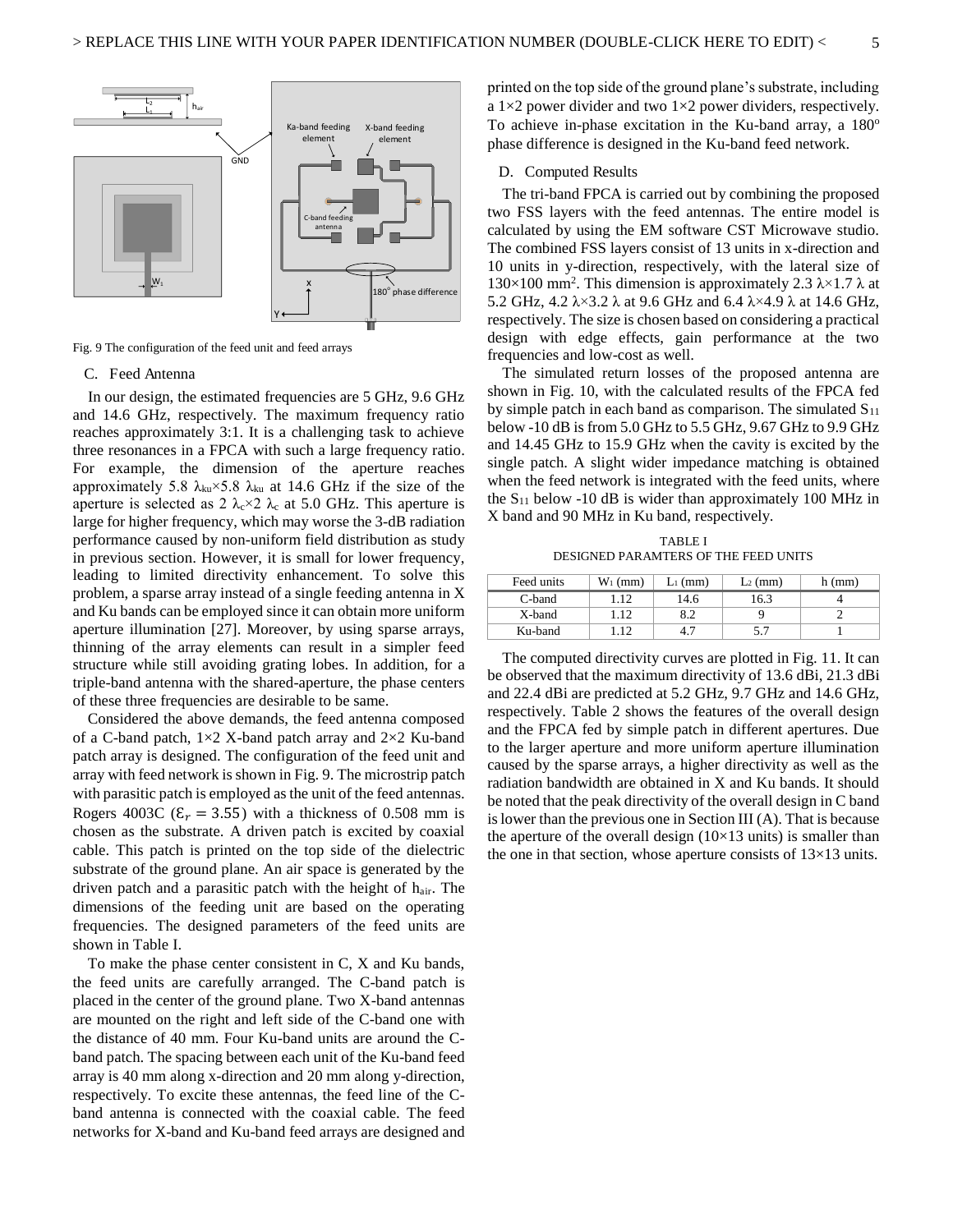

Fig. 10 Simulated S11of the proposed antenna fed by single patch and array

#### IV. EXPERIMENTAL RESULTS

Based on the discussion above, a prototype is fabricated as shown in Fig. 12. Four hexagonal nylon spacers are placed at four corners to support the suspended the two FSS layers and create an air-gap of 3.9 mm between the two FSS layers and 18.2 mm between the ground plane and the lower FSS layer, respectively. The overall profile of this antenna is 21 mm, which is approximately  $1/3$   $\lambda$  at 5.2 GHz. Around 30% reduction of the cavity profile is obtained compared with a conventional FPCA. The feed units in C, X and Ku bands are supported by the foams with the thickness of 4mm, 2 mm and 1 mm, respectively. This foam can be seen as air approximately since its relative permittivity is similar to air. They are also modeled and taken into consideration during the design process of simulation. The lateral dimension of the antenna is of the same size of the FSS layers, which is 130 mm×100 mm.



Fig. 11 Simulated directivity of the proposed antenna

TABLE II Performance features of the overall design and the FPCA fed by simple patch

| <b>Operating</b><br>band | Feed<br>antenna  | Aperture<br>(units) | Peak<br>directivity<br>(dBi) | 3-dB radiation<br><b>bandwidth</b><br>$(\%)$ |
|--------------------------|------------------|---------------------|------------------------------|----------------------------------------------|
| C                        | single           | $13\times13$        | 14.8                         | 15.7                                         |
|                          | single           | $10\times13$        | 14.6                         | 13.8                                         |
| X                        | single           | $11\times11$        | 21.2                         | 5.2                                          |
|                          | $1\times2$ array | $10\times13$        | 21.8                         | 7.3                                          |
| Kц                       | single           | $7\times7$          | 17.5                         | 2.1                                          |
|                          | $2\times2$ array | $10\times13$        | 22.3                         | 2.4                                          |



Fig. 12 The prototype of the proposed antenna: (a) the whole antenna; (b) the feed antenna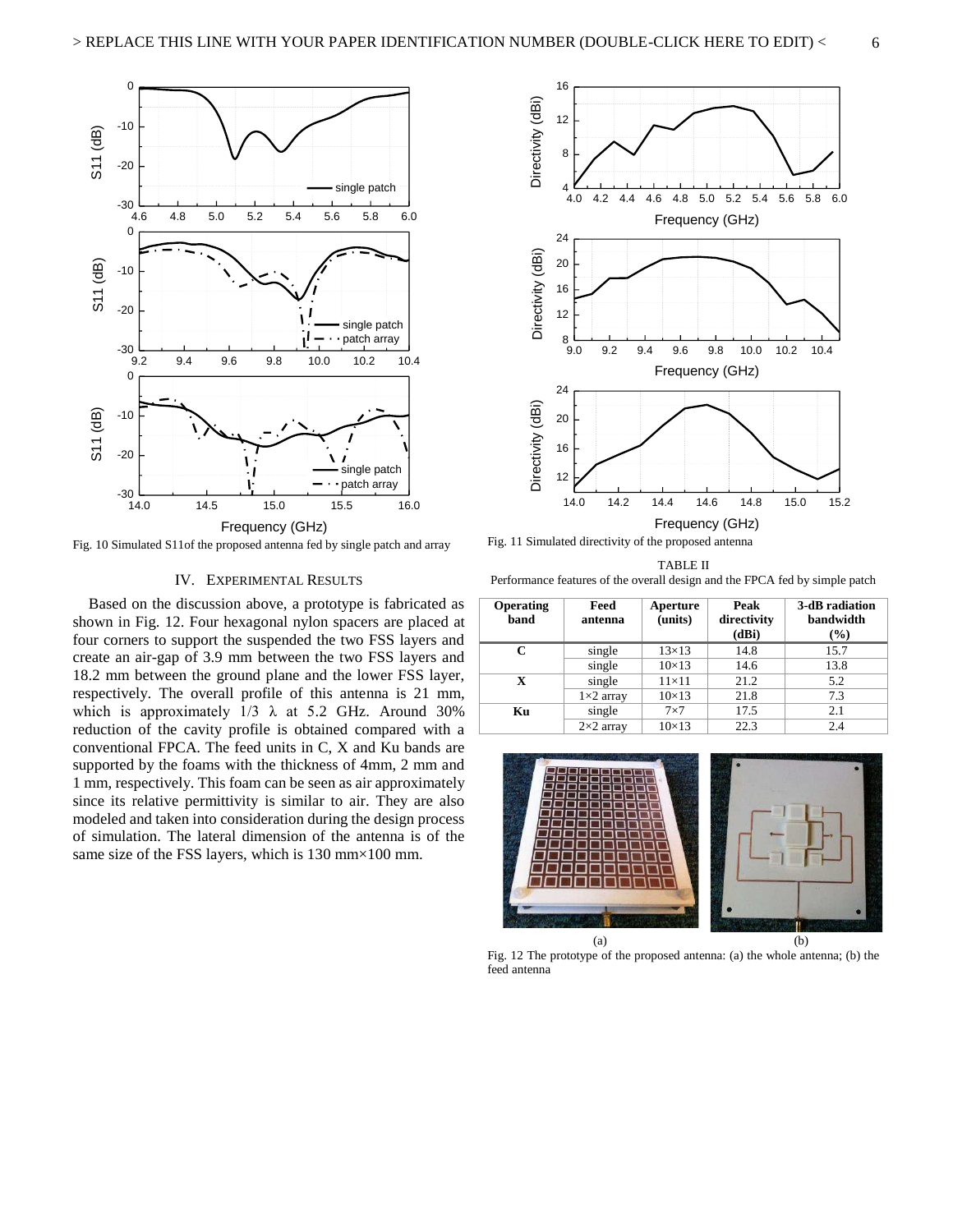



Fig. 13 shows the calculated and measured reflection coefficients of the proposed antenna. It can be found that this antenna works well in C, X and Ku bands as our expectation. The measured  $S_{11}$  below -10 dB is from 5.1 GHz to 5.5 GHz, 9.6 GHz to 10.2 GHz and 14.4 GHz to 16.0 GHz with the impedance bandwidth of 7.5%, 6.1% and 10.5% respectively. Some difference exists between the simulated and measured results, mainly due to the inaccuracies during the antenna fabrication and assembly.

 The realized gain of this prototype is found by the gain comparison method, using a standard gain horn antenna with known gain, which is shown in Fig. 14. The gain at upper frequency is higher than the one at lower frequency since the electrical aperture of upper frequency is larger than the one of lower frequency. The measured peak gain occurs at 5.2 GHz, 9.7 GHz and 14.6 GHz, reaching 14.2 dBi, 18.9 dBi and 19.8 dBi, respectively. Compared with the simulated values, around 0.5 dB, 0.8 dB and 1.2 dB gain loss occurring in C, X and Ku bands is attributed to fabrication tolerances and cable loss when this antenna was tested. The measured 3-dB gain bandwidth reaches approximately 12%, 7.2% and 2.3% in C, X and Ku bands, respectively.

The radiation patterns were measured in anechoic chamber. In our measurement, the co-polar and cross-polar radiation patterns in E- and H- planes in the proposed three bands have been tested. All the measured results have a good agreement with the computed radiation patterns. The radiation patterns at 5.2 GHz, 9.6 GHz and 14.6 GHz are plotted in Fig. 15, Fig. 16 and Fig. 17, respectively, with the simulated results as comparison. It can be found that the peak radiation occurs in the broadside direction at these three frequencies. The sidelobe lower than -15 dB obtained in the whole operating frequencies.

Moreover, a lower cross polarization over 35 dB is obtained as well.

Due to the symmetric configuration of the FSS structure, the polarization of this antenna can keep consistent with that of the feeding antenna, which implies that this radiation characteristic can easily altered by employing a feeding antenna with a different polarization. For instance, if a circularly polarized antenna is used as the feed, the radiation of this tri-band FPCA will also be circularly polarized.







Fig. 15 Measured and simulated radiation patterns at 5.2 GHz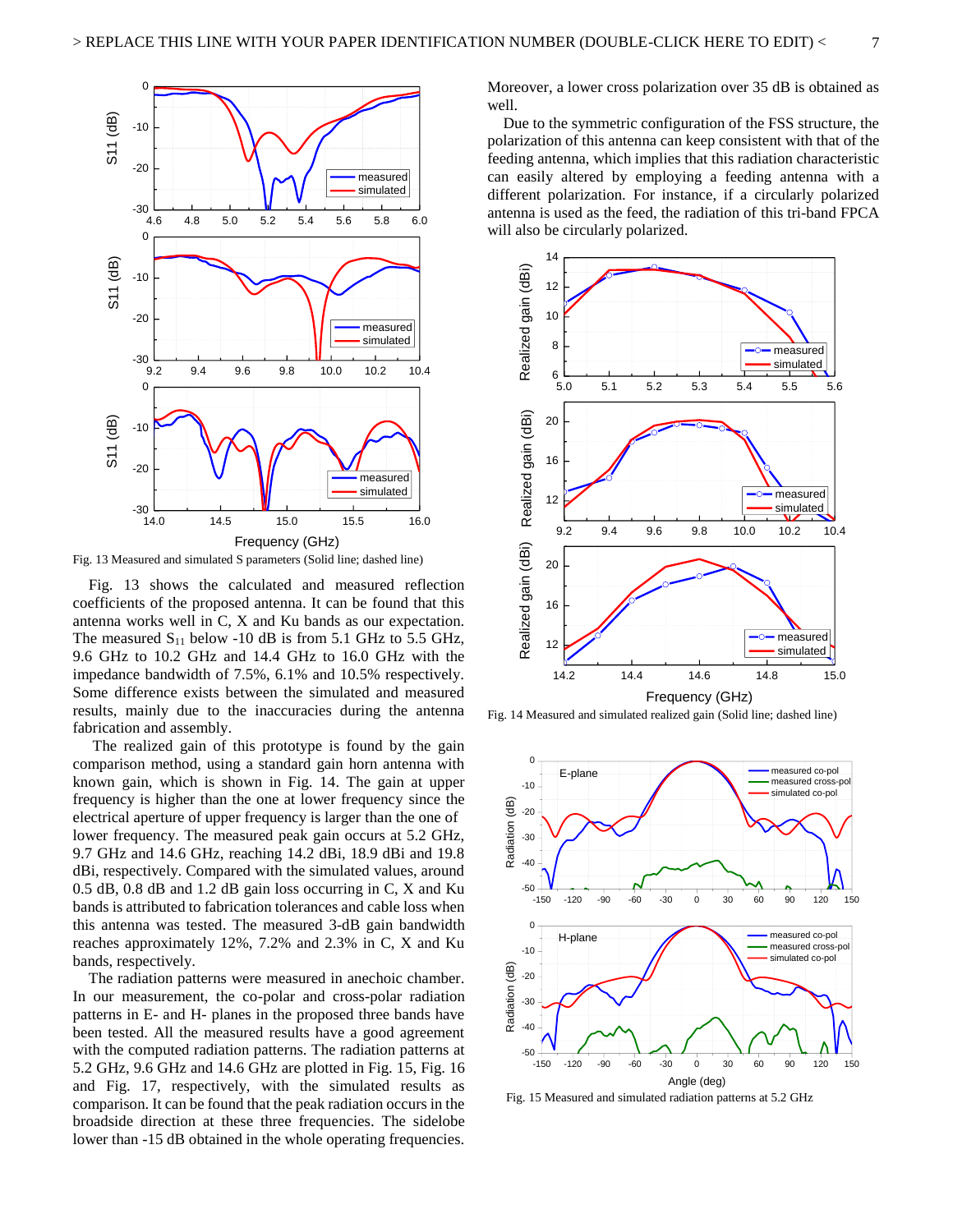

Fig. 16 Measured and simulated radiation patterns at 9.6 GHz



Fig. 17 Measured and simulated radiation patterns at 14.6 GHz

#### V. CONCLUSION

A low-profile tri-band FPCA operating in C/X Ku bands is presented. The working principle of this antenna is explained. Two FSS layers are employed as the PRS, which consist of a ring slot and two rings on the upper and lower layers, respectively. The high directivities in X-band and Ku band are attributed to the separate cavities formed by the lower and upper FSS layers, respectively and the third resonance is based on the combined FSS layer. The profile of this proposed antenna is only 1/3 wavelength at lower frequency. Compared with a conventional FPCA, the reduction of 30% of the antenna profile is achieved. This antenna also achieves a high frequency ratio approximately 3:1. To illuminate the cavity more uniformly, a C-band patch antenna surround by a simple  $1\times 2$  sparse X-band antenna array and  $2\times 2$  sparse Ku-band antenna array is applied as the primary source. A prototype is fabricated and measured. The experimental results have validated the design concept and indicate that tri-band gain enhancement can be achieved. The

prototype gives measured peak gain of 14.2 dBi, 18.9 dBi and 19.8 dBi at 5.2 GHz, 9.6 GHz and 14.6 GHz, respectively, with the 3-dB gain bandwidth of 12%, 7.2% and 2.3%. The gain bandwidth can be well covered by the impedance bandwidth for the reflection coefficient below -10 dB in the three operating bands. This proposed antenna has obtained promising performance such as low-profile, tri-band, large frequency ratio, very simple feed network, easy fabrication and low-cost.

#### ACKNOWLEDGMENT

The authors thank the project of 'DIFFERENT' funded by EC FP7 (grant number: 6069923). Thank to Mr. Simon Jakes at the University of Kent for antenna fabrication.

#### **REFERENCES**

- [1] W. Imbriale, S. Gao and L. Boccia (eds), Space Antenna Handbook, John Wiley & Sons, UK, May 2012
- [2] A. Pal, A. Mehta, D. Mirshekar-Syahkal, P. Deo, and H. Nakano, "Dual-Band Low-Profile Capacitively Coupled Beam-Steerable Square-Loop Antenna," Antennas and Propagation, IEEE Transactions on, vol. 62, pp. 1204-1211, 2014.
- M. Maqsood, S. Gao, T. W. Brown, M. Unwin, R. De Vos Van Steenwijk, J. Xu, and C. I. Underwood, "Low-cost dual-band circularly polarized switched-beam array for global navigation satellite system," IEEE Trans. Antennas Propag, vol. 62, pp. 1975-1982, 2014.
- [4] Abutarboush, Hattan F., et al. "Compact printed multiband antenna with independent setting suitable for fixed and reconfigurable wireless communication systems." Antennas and Propagation, IEEE Transactions on60.8 (2012): 3867-3874.
- [5] Anguera, Jaume, et al. "Dual-frequency broadband-stacked microstrip antenna using a reactive loading and a fractal-shaped radiating edge." IEEE Antennas and Wireless Propagation Letters 6 (2007): 309- 312.
- [6] Cao, Y. F., S. W. Cheung, and T. I. Yuk. "A Multiband Slot Antenna for GPS/WiMAX/WLAN Systems." Antennas and Propagation, IEEE Transactions on 63.3 (2015): 952-958.
- [7] Luo, Qi, et al. "Design and Analysis of a Reflectarray Using Slot Antenna Elements for Ka-band SatCom." Antennas and Propagation, IEEE Transactions on 63.4 (2015): 1365-1374.
- [8] Aboserwal, Nafati, Constantine Balanis, and Craig R. Birtcher. "Conical horn: Gain and amplitude patterns." Antennas and Propagation, IEEE Transactions on 61.7 (2013): 3427-3433.
- [9] Yurduseven, Ozan, et al. "Parametric analysis of extended hemispherical dielectric lenses fed by a broadband connected array of leaky-wave slots." IET Microwaves, Antennas & Propagation 9.7 (2014): 611-617.
- [10] Ye, S., Geng, J., Liang, X., Jay Guo, Y., & Jin, R. (2015). A Compact Dual-Band Orthogonal Circularly Polarized Antenna Array With Disparate Elements.Antennas and Propagation, IEEE Transactions on, 63(4), 1359-1364
- [11] Moustafa, L., and B. Jecko. "EBG structure with wide defect band for broadband cavity antenna applications." Antennas and Wireless Propagation Letters, IEEE 7 (2008): 693-696.
- [12] Orr, Robert, George Goussetis, and Vincent Fusco. "Design Method for Circularly Polarized Fabry–Perot Cavity Antennas." Antennas and Propagation, IEEE Transactions on 62.1 (2014): 19-26.
- [13] Wang, Naizhi, et al. "Wideband fabry-perot resonator antenna with two complementary FSS layers." Antennas and Propagation, IEEE Transactions on62.5 (2014): 2463-2471.
- [14] Trentini, Giswalt Von. "Partially reflecting sheet arrays." Antennas and Propagation, IRE Transactions on 4.4 (1956): 666-671.
- [15] Wang, Naizhi, et al. "Wideband Fabry–Perot Resonator Antenna With Two Layers of Dielectric Superstrates." Antennas and Wireless Propagation Letters, IEEE 14 (2015): 229-232.
- [16] Sun, Yong, et al. "Subwavelength substrate-integrated Fabry-Pérot cavity antennas using artificial magnetic conductor." Antennas and Propagation, IEEE Transactions on 60.1 (2012): 30-35.